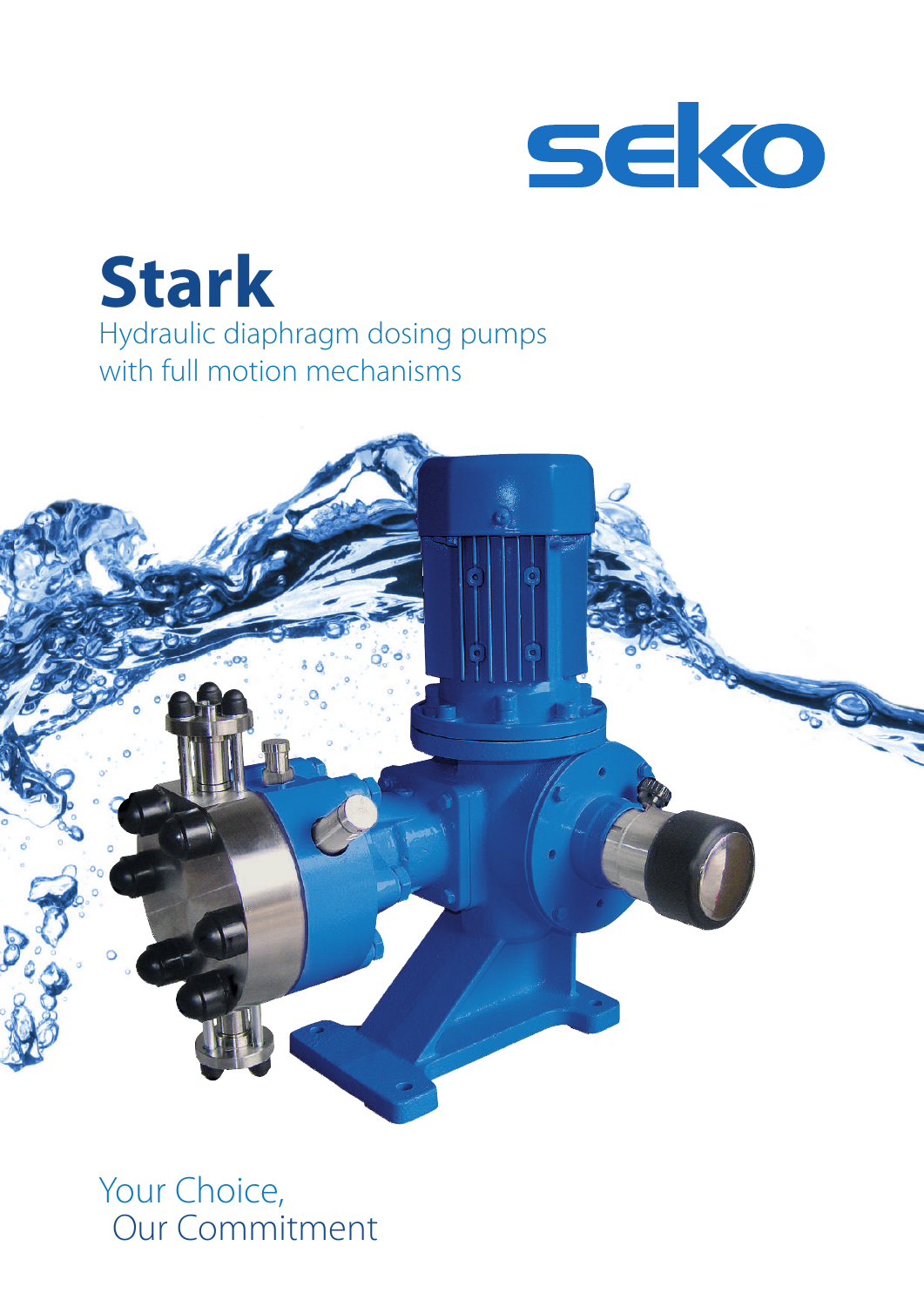# A high level of precision

The Stark series are hydraulic diaphragm dosing pumps suitable for applications that require high levels of precision and are manufactured with materials that ensure compatibility with the widest range of liquid dosing application.

#### Mechanisms Mechanical return type available in several sizes

Conceived with internal worm gearbox, oil bath lubricated with low noise emissions and rotating parts on bearings to minimise power consumption. High precision stroke adjustment, both manual and via electric actuator.

#### Hydraulic PFTE diaphragm heads The ideal solution for applications demanding operational safety and reliability

Design features include a zero-leakage profile offering watertight construction for dosing toxic, corrosive and other hazardous liquids; it also offers protection against pollutants which could contaminate the liquid that is being pumped.

A mechanical refilling system maintains a constant hydraulic fluid level, thereby guaranteeing maximum precision and repeatability. It also helps manage the eventual deformation of diaphragm thereby increasing its lifespan and reducing operational costs.

#### A wide range of applications

Suitable for a wide range of water treatment and industrial sector, Stark can effectively be used in any of the following applications: Municipalities, Wastewater, Chemical, Food & Beverages, Detergents, Power Generation, Environment, Petrochemical, Pharmaceutical, Paper and Textile.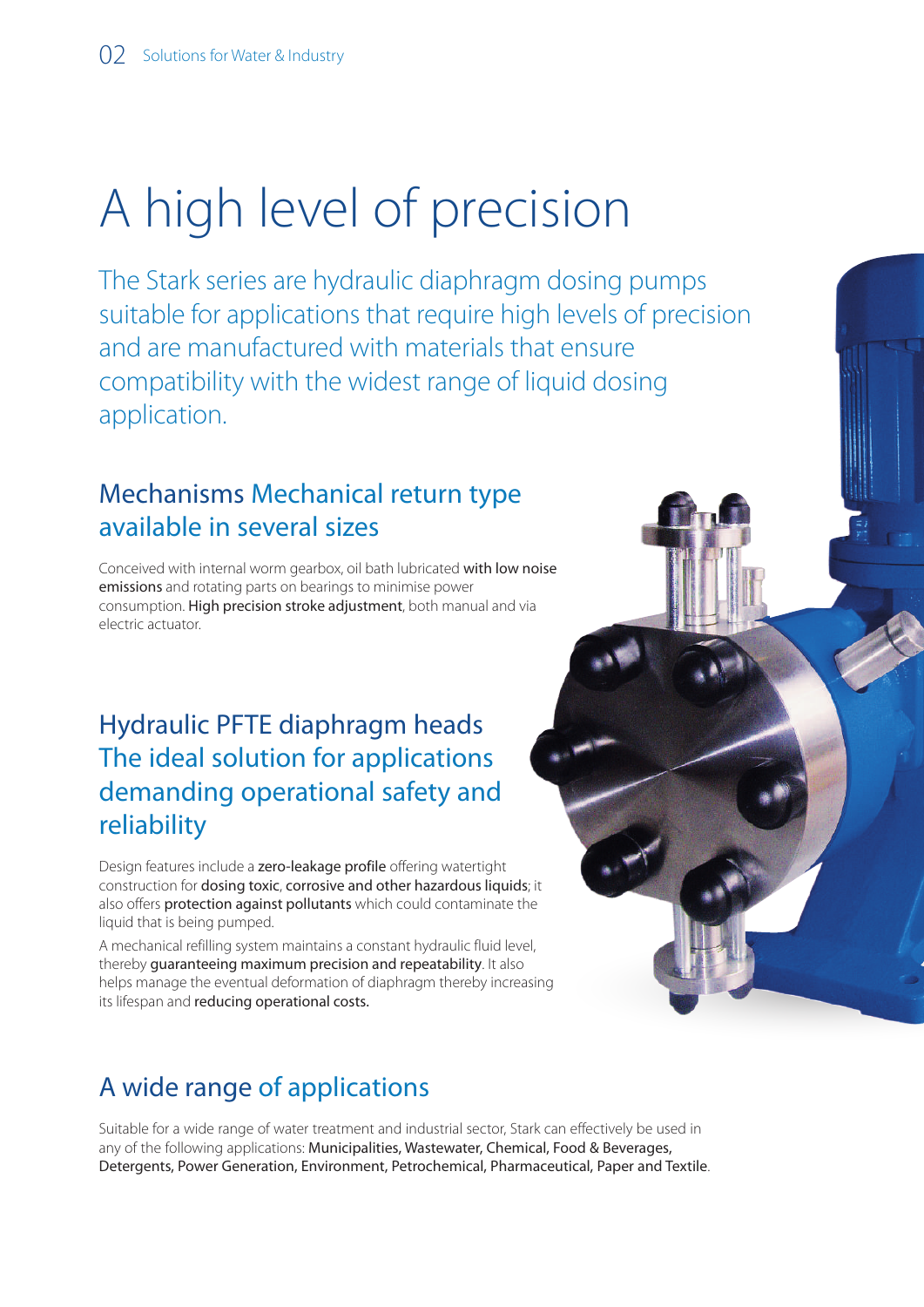

#### Venting system

Aside from guaranteeing automatic venting during operation, the venting system also facilitates pump priming by allowing manually operated air purge.



Pressure relief valve

Protects the pump against unexpected overpressure.



#### Flow rate adjustment

- Easy to handle knob with high visibility nonius for manually operated air purge
- Optionally available automatic variation by electrical actuators **AKTUA**



#### Cartridge valves

In order to ensure maximum dosing precision, even for small flow rates, double and triple ball configurations are available with high precision seats. The metal gaskets for the SS316L stainless steel heads, and the FPM gaskets for those in plastic, guarantee maximum compatibility.

#### Technical Features

Flow rate up to 660 l/h Pressure up to 124 bar Material of pump head SS 316L, PP, PVDF and PVC-U Stroke length 10/25 mm Diaphragm diameter 12/ 15/ 20/ 30/ 35/ 40/ 50 mm Motor 0.18/ 0.25/ 0.75/ 1.1/ 1.5 kW

#### Accessories

Flow rate calibration pots Pulsation dampers Safety valves Back pressure valves



Certified ATEX 94/4/CE II 2 G E IIB T4 (for Zone 1)